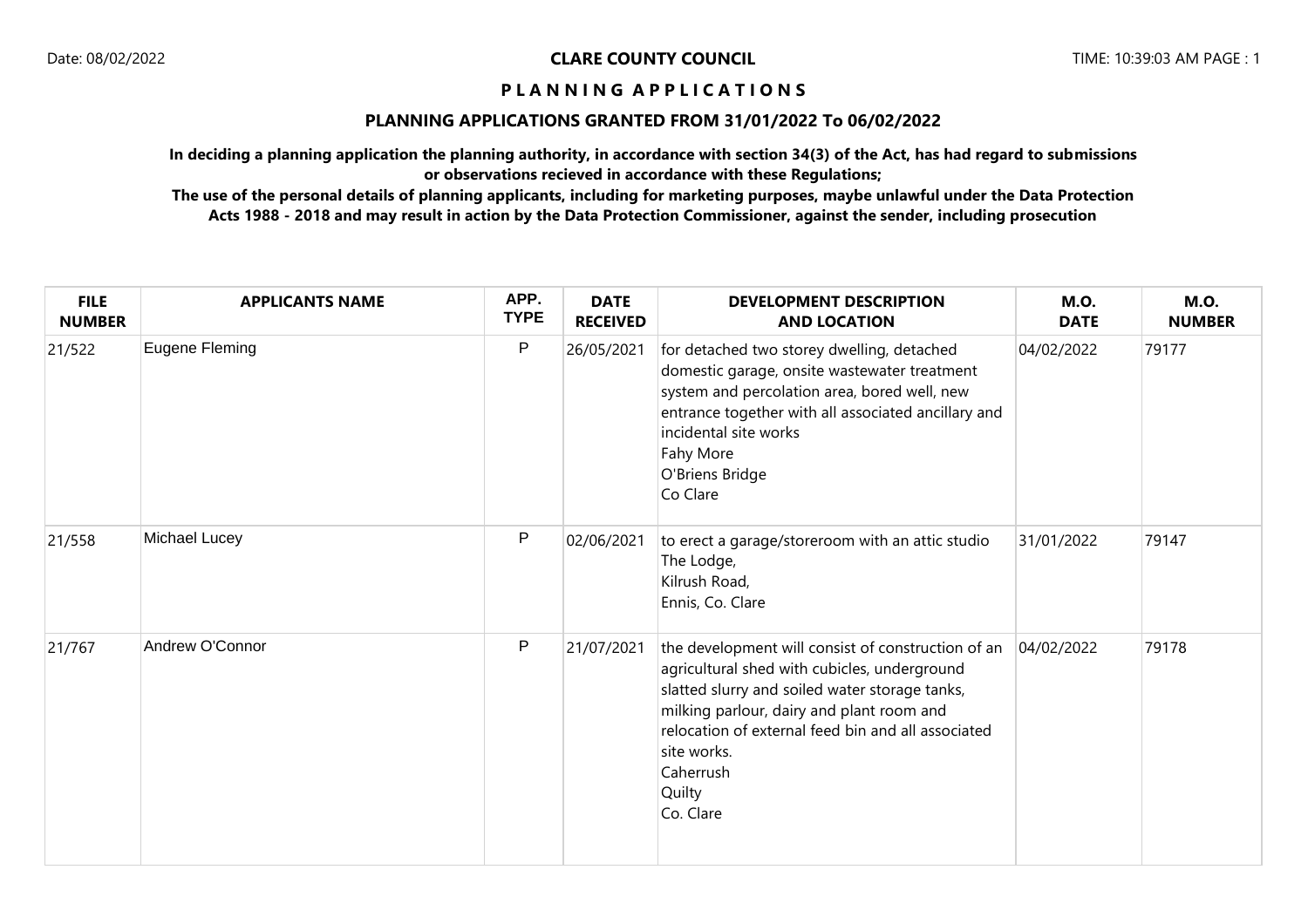## **PLANNING APPLICATIONS GRANTED FROM 31/01/2022 To 06/02/2022**

**In deciding a planning application the planning authority, in accordance with section 34(3) of the Act, has had regard to submissions or observations recieved in accordance with these Regulations;**

| 21/1096 | John Kennedy                                  | P            | 18/10/2021 | for development which will consist of the<br>construction of a dwelling house, garage, a<br>proprietary waste water treatment system and<br>ancillary site works<br>Gorteen<br>Doora<br>Co Clare    | 04/02/2022 | 79179 |
|---------|-----------------------------------------------|--------------|------------|-----------------------------------------------------------------------------------------------------------------------------------------------------------------------------------------------------|------------|-------|
| 21/1156 | Rachel & Jamie Loughnane                      | P            | 03/11/2021 | to construct new dwelling house, private garage,<br>new entrance, sewerage treatment facilities and all<br>associated works along with all associated works<br>Cappalaheen<br>Kilkishen<br>Co Clare | 02/02/2022 | 79165 |
| 21/1175 | Madara Ferreira & Eduardo Ferreira            | P            | 08/11/2021 | to construct dwelling house, garage, waste water<br>treatment system, percolation area, entrance and<br>all associated site works<br>Gilloge<br>Clonlara<br>Co Clare                                | 31/01/2022 | 79148 |
| 21/1269 | Limerick & Clare Education and Training Board | $\mathsf{R}$ | 29/11/2021 | of the development consists of the erection of 1<br>no. free standing totem sign<br>Further Education and Training Centre<br>Drewsborough Road<br>Scariff, Co Clare                                 | 31/01/2022 | 79150 |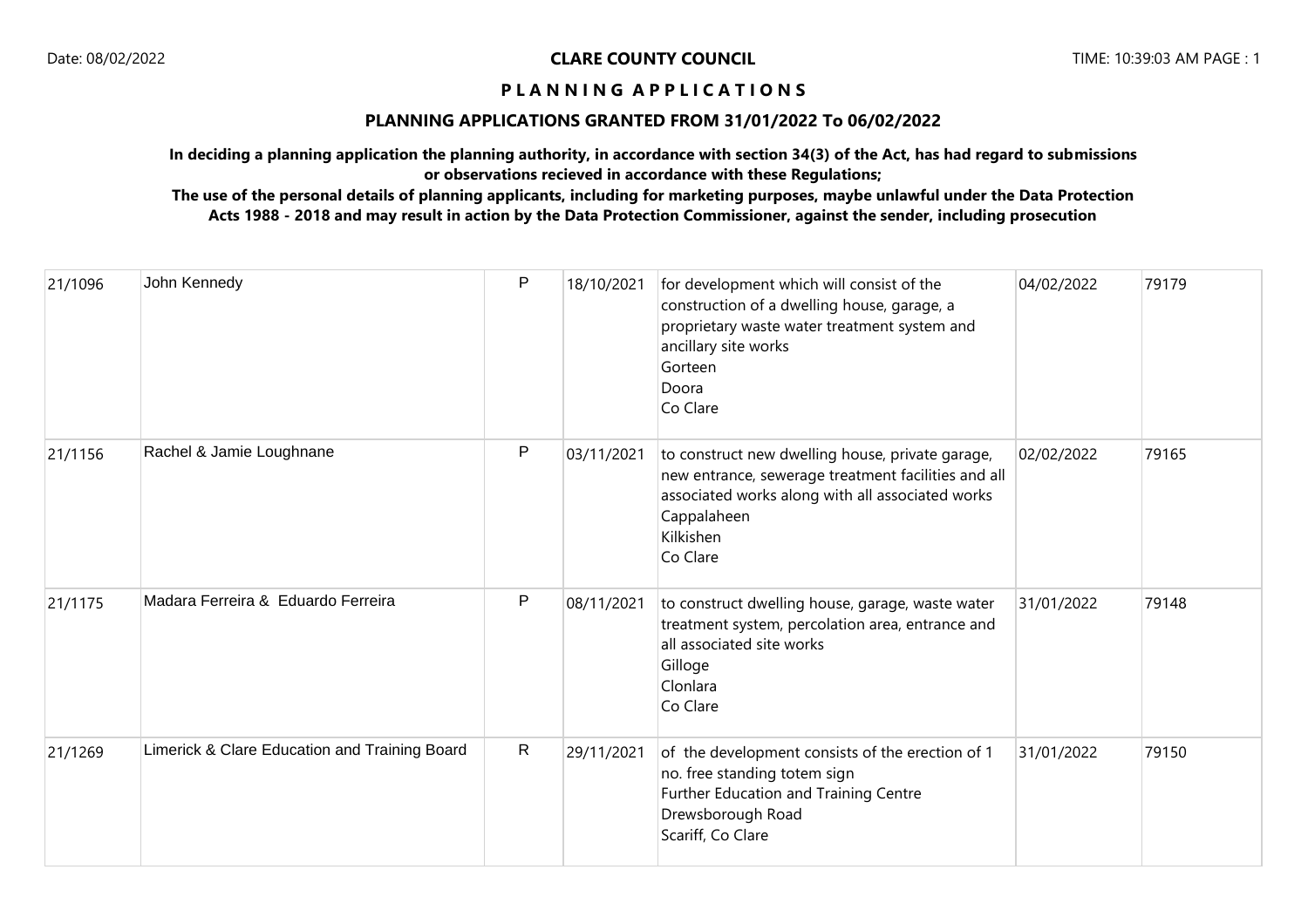# **PLANNING APPLICATIONS GRANTED FROM 31/01/2022 To 06/02/2022**

**In deciding a planning application the planning authority, in accordance with section 34(3) of the Act, has had regard to submissions or observations recieved in accordance with these Regulations;**

| 21/1270 | Aine Moloney & Kevin McGirr | P | 29/11/2021 | for development which will consist of the<br>construction of a single dwelling house, detached<br>garage, advanced wastewater treatment system,<br>new site entrance and ancillary site works<br>Fairhill<br>Feakle<br>Co Clare                                                                       | 31/01/2022 | 79151 |
|---------|-----------------------------|---|------------|-------------------------------------------------------------------------------------------------------------------------------------------------------------------------------------------------------------------------------------------------------------------------------------------------------|------------|-------|
| 21/1272 | Woodhaven Developments Ltd  | P | 30/11/2021 | for development which will consist of revised<br>house designs on the following sites to that<br>previously granted under planning Ref. P21-53<br>(sites 1-13 inclusive) (site 17) (sites 20-26 inclusive)<br>(site 27) 22 no. total of revised house designs<br>Crusheen Tld<br>Crusheen<br>Co Clare | 31/01/2022 | 79152 |
| 21/1273 | <b>Iseult Anne McArdle</b>  | P | 30/11/2021 | for development which will consist of the<br>construction of a single storey dwelling house,<br>garage, a proprietary waste water treatment<br>system and ancillary site works<br>Drumconora<br>Nutfield,<br>Barefield, Co Clare                                                                      | 31/01/2022 | 79153 |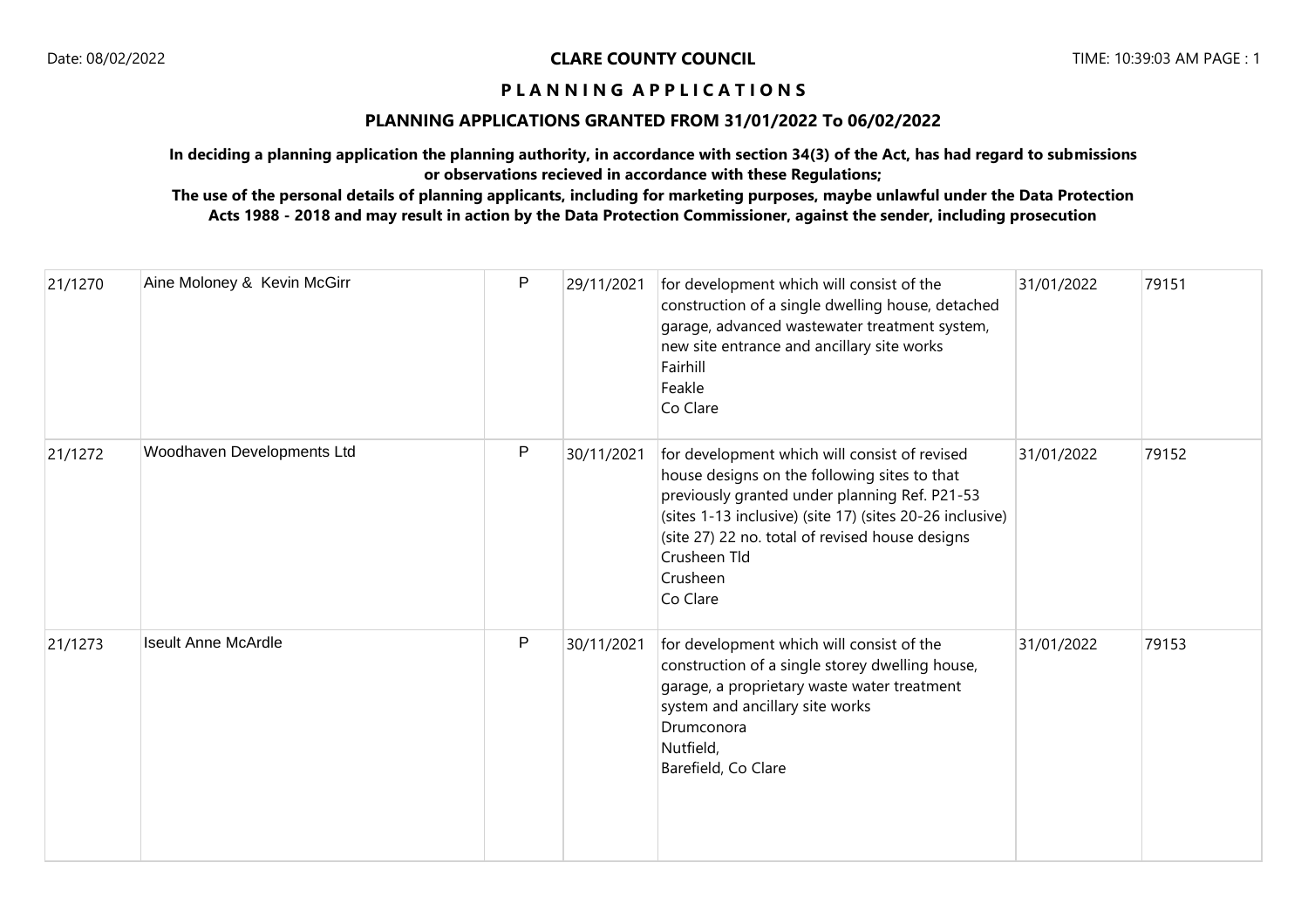# **PLANNING APPLICATIONS GRANTED FROM 31/01/2022 To 06/02/2022**

**In deciding a planning application the planning authority, in accordance with section 34(3) of the Act, has had regard to submissions or observations recieved in accordance with these Regulations;**

| 21/1274 | Shirley Halpin                      | R            | 30/11/2021 | of (a) domestic garage as built (b) minor<br>fenestration changes to dwellinghouse as built (c)<br>relocated septic tank and percolation area as<br>constructed together with all associated site<br>development works and services<br>Clooneybreen<br>Miltown Malbay,<br>Co Clare | 01/02/2022 | 79156 |
|---------|-------------------------------------|--------------|------------|------------------------------------------------------------------------------------------------------------------------------------------------------------------------------------------------------------------------------------------------------------------------------------|------------|-------|
| 21/1279 | Deirdre Sexton & Michael Rosengrave | P            | 01/12/2021 | to construct a new dwelling house, private garage,<br>site entrance, access road and on-site wastewater<br>treatment system along with all other associated<br>site works and services<br>Cloonagowan<br>Crusheen<br>Co Clare                                                      | 03/02/2022 | 79169 |
| 21/1280 | Michael & Carmel Mulvihill          | $\mathsf{R}$ | 02/12/2021 | of as constructed dwelling house, shed, entrance,<br>boundaries and connection to existing services<br>plus all ancillary site works<br>Miltown Road<br>Kilkee<br>Co Clare                                                                                                         | 02/02/2022 | 79162 |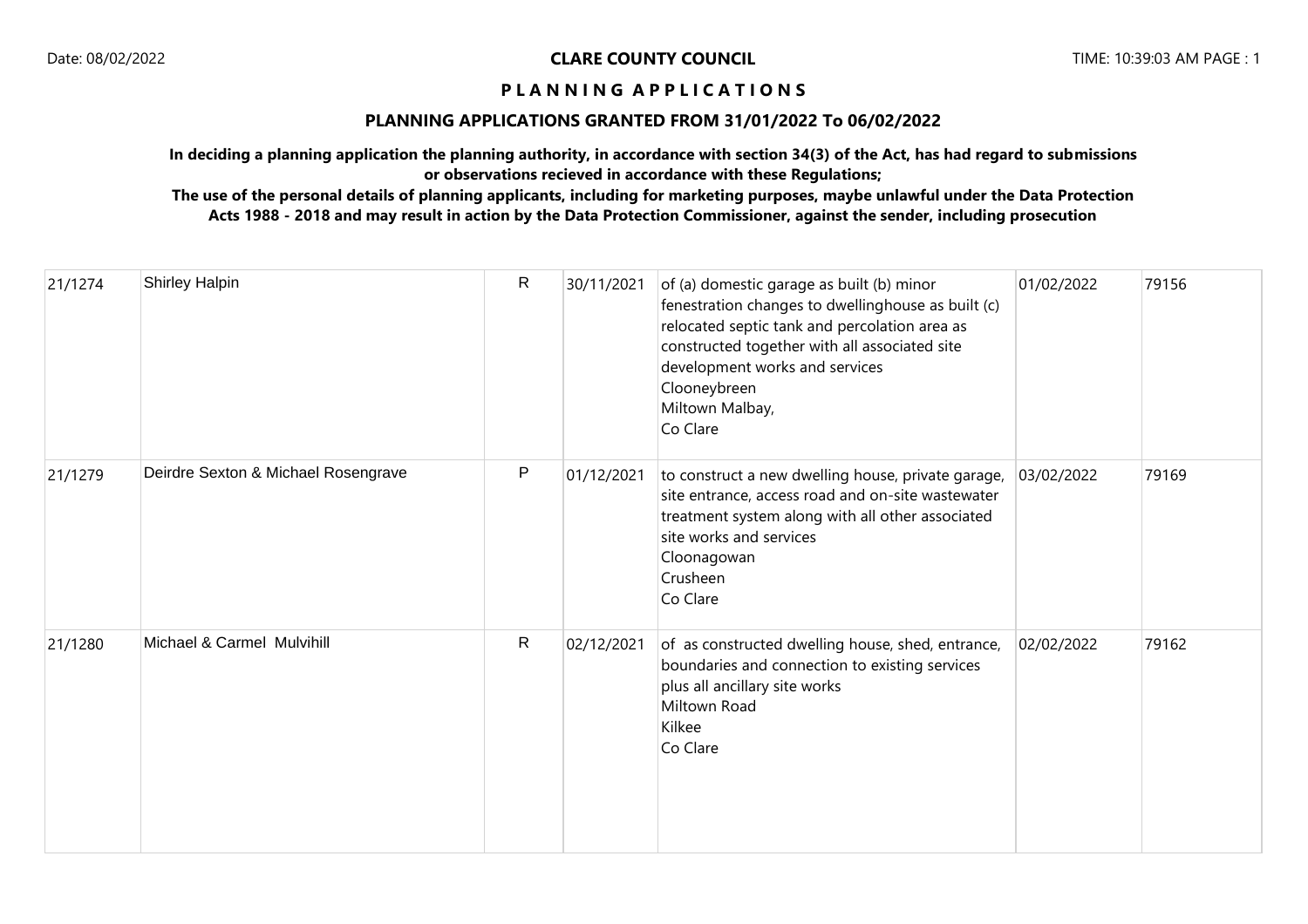## **PLANNING APPLICATIONS GRANTED FROM 31/01/2022 To 06/02/2022**

**In deciding a planning application the planning authority, in accordance with section 34(3) of the Act, has had regard to submissions or observations recieved in accordance with these Regulations;**

| 21/1285 | Eadaoin O'Brien              | $\mathsf O$ | 03/12/2021 | permission to construct a dwelling house and<br>garage with effluent treatment system new<br>entrance from the public road and all associated<br>site works<br>Lakyle<br>O'Callaghan's Mills<br>Co Clare          | 02/02/2022 | 79166 |
|---------|------------------------------|-------------|------------|-------------------------------------------------------------------------------------------------------------------------------------------------------------------------------------------------------------------|------------|-------|
| 21/1286 | <b>Michael Murphy</b>        | P           | 03/12/2021 | to renovate and make changes to the existing<br>dwelling, and to construct an extension to the rear<br>of the dwelling, all with associated site works<br>No. 291 Circular Road<br>Ennis,<br>Co Clare             | 03/02/2022 | 79170 |
| 21/1289 | Cathal Hannon & Emma Gleeson | P           | 03/12/2021 | to construct a single-storey dwelling house,<br>detached garage, entrance, boundary walls, waste<br>water treatment unit and polishing filter and all<br>associated site works<br>Carrowroe<br>Tulla,<br>Co Clare | 02/02/2022 | 79167 |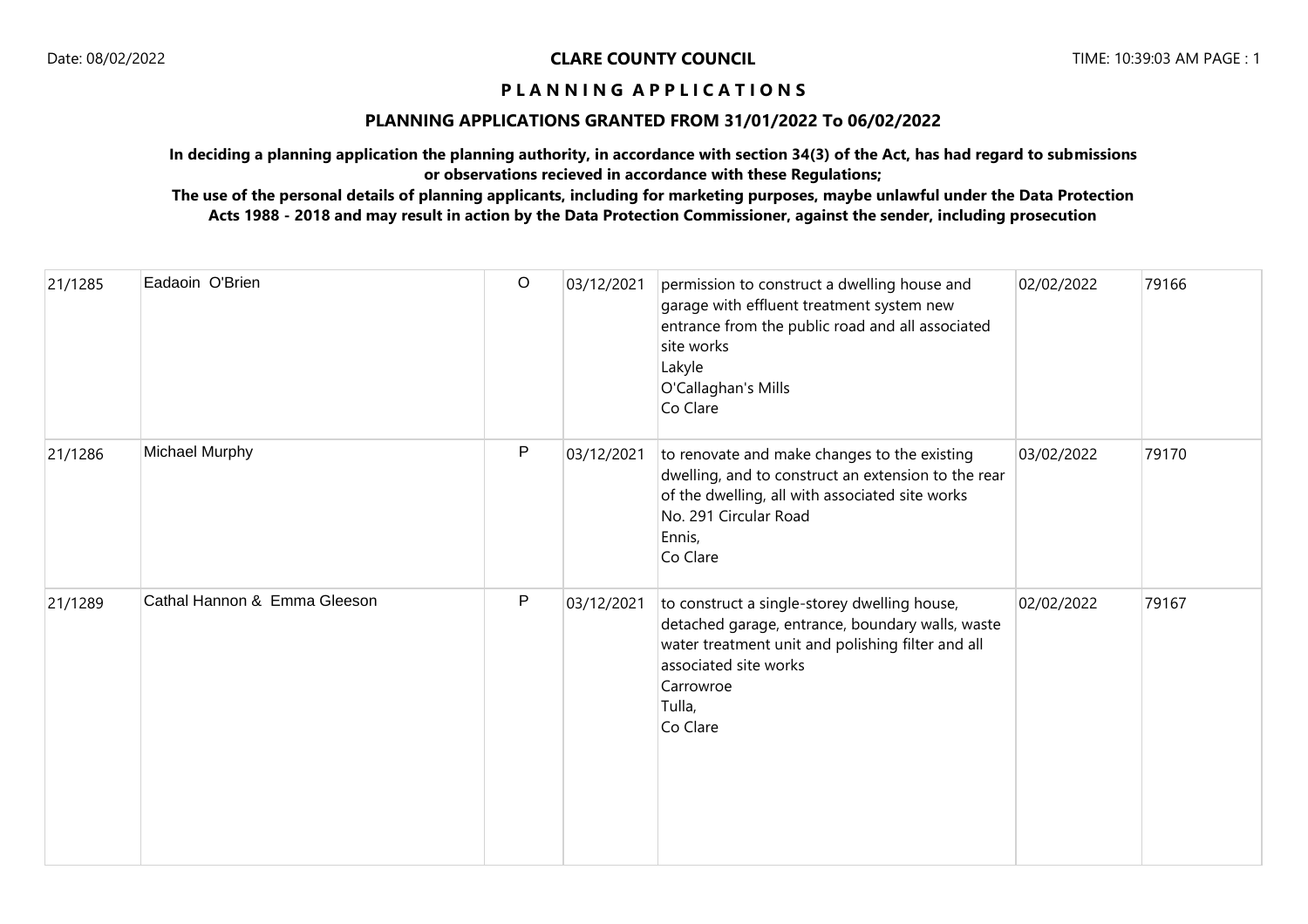# **PLANNING APPLICATIONS GRANTED FROM 31/01/2022 To 06/02/2022**

**In deciding a planning application the planning authority, in accordance with section 34(3) of the Act, has had regard to submissions or observations recieved in accordance with these Regulations;**

| 21/1291 | Joe McGrath       | $\mathsf{P}$ | 03/12/2021 | for change of use of ground floor retail unit to a<br>one bedroom apartment with alterations to<br>elevations, internal changes along with all<br>associated site works and services<br>12A Place De Plouzane<br>Kilrush<br>Co Clare                                                                                                                                                             | 03/02/2022 | 79171 |
|---------|-------------------|--------------|------------|--------------------------------------------------------------------------------------------------------------------------------------------------------------------------------------------------------------------------------------------------------------------------------------------------------------------------------------------------------------------------------------------------|------------|-------|
| 21/1294 | Lisa Fitzpatrick  | $\mathsf{P}$ | 06/12/2021 | for the construction of a new external stepped<br>access route from the rear of the site to the<br>existing first and second floor dwelling units,<br>associated internal alterations including the<br>removal of the internal stairs between first and<br>second floor, and all associated elevational<br>changes and external works at No.'s 4,5 and 6<br>New Road,<br>Ennistymon,<br>Co Clare | 01/02/2022 | 79159 |
| 21/1298 | Anna & Paul Ralph | R            | 07/12/2021 | of the Dwelling House as built on site, previously<br>granted permission for under Reference P00/2296<br>and all associated site and ancillary works<br>Killaspuglonane,<br>Lahinch,<br>Co Clare V95 WK06                                                                                                                                                                                        | 04/02/2022 | 79180 |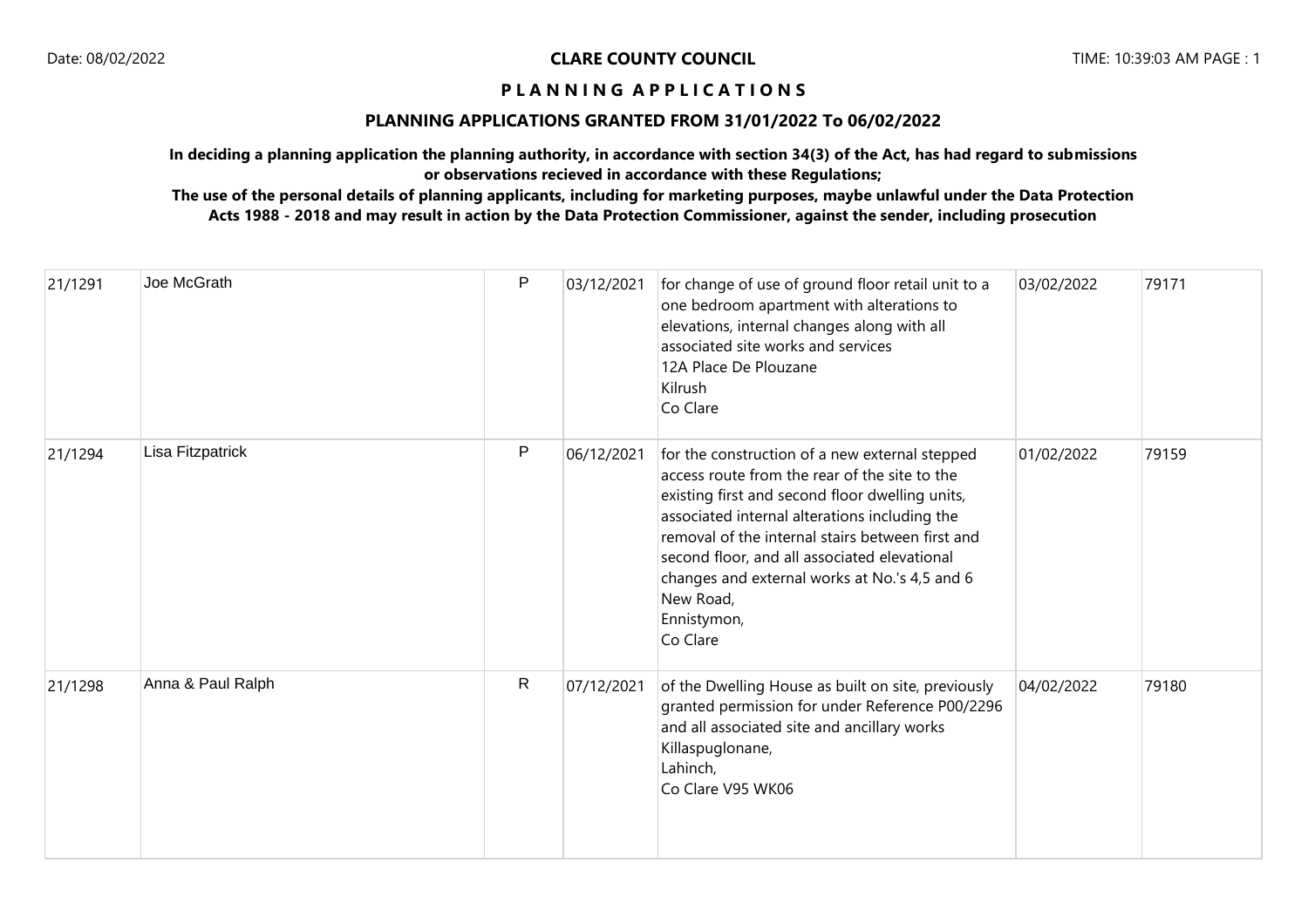# **PLANNING APPLICATIONS GRANTED FROM 31/01/2022 To 06/02/2022**

**In deciding a planning application the planning authority, in accordance with section 34(3) of the Act, has had regard to submissions or observations recieved in accordance with these Regulations;**

| 21/1305 | <b>Kay Queally</b>       | P | 08/12/2021 | to construct an extension, consisting of a granny<br>flat to an existing dwelling house along with all<br>associated works<br>No 5 Shannon Heights,<br>Kilrush,<br>Co Clare                                                                                                                             | 04/02/2022 | 79181 |
|---------|--------------------------|---|------------|---------------------------------------------------------------------------------------------------------------------------------------------------------------------------------------------------------------------------------------------------------------------------------------------------------|------------|-------|
| 21/1307 | Seamus & Carmel Kennedy  | P | 08/12/2021 | to construct an extension to the side of an existing<br>dwelling house along with alterations to the<br>existing house and ancillary works<br>Lissycasey,<br>Ennis,<br>Co Clare                                                                                                                         | 04/02/2022 | 79182 |
| 21/1314 | Eircom Limited (t/a eir) | P | 10/12/2021 | to replace the existing 15m high monopole<br>telecommunications support structure with a 21m<br>high monopole telecommunications support<br>structure together with antennas, dishes and<br>associated telecommunications equipment<br>enclosed by security fencing<br>Rahey Cross<br>Cross<br>Co Clare | 04/02/2022 | 79184 |